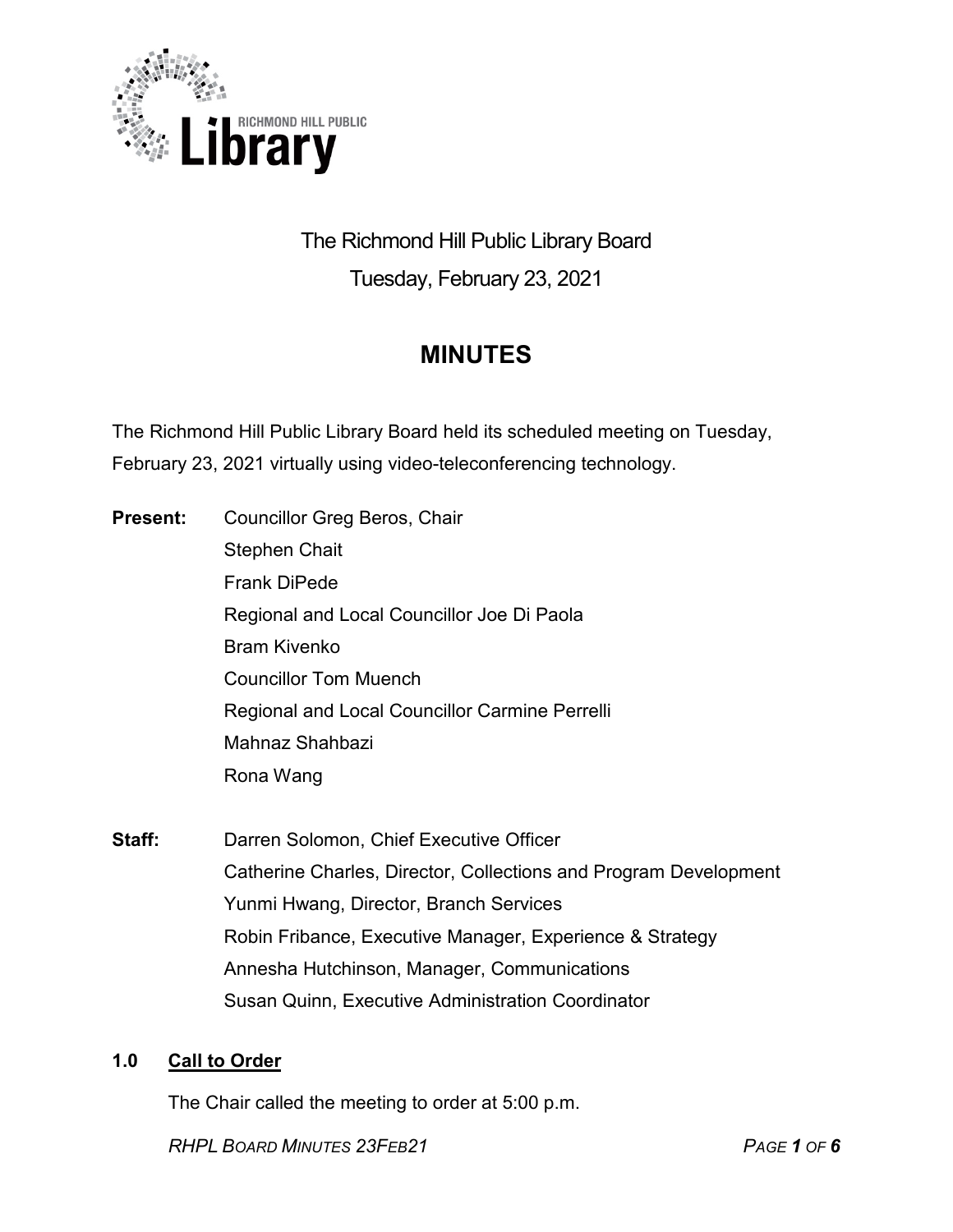## **2.0 Regrets**

## **3.0 Adoption of Agenda**

**Motion:**

21:15

## **Moved By:**

S. Chait

# **Seconded by:**

Regional and Local Councillor C. Perrelli

**THAT** the Agenda of February 23, 2021 be adopted.

# **CARRIED UNANIMOUSLY**

#### **4.0 Disclosure of Pecuniary Interest and the General Nature Thereof**

There were no disclosures of pecuniary interest.

# **5.0 Minutes**

#### **5.1 Library Board Minutes – January 26, 2021**

**Motion:**

21:16

#### **Moved By:**

Councillor T. Muench

#### **Seconded by:**

R. Wang

**THAT** the Minutes of January 26, 2021 be adopted

*RHPL BOARD MINUTES 23FEB21 PAGE 2 OF 6*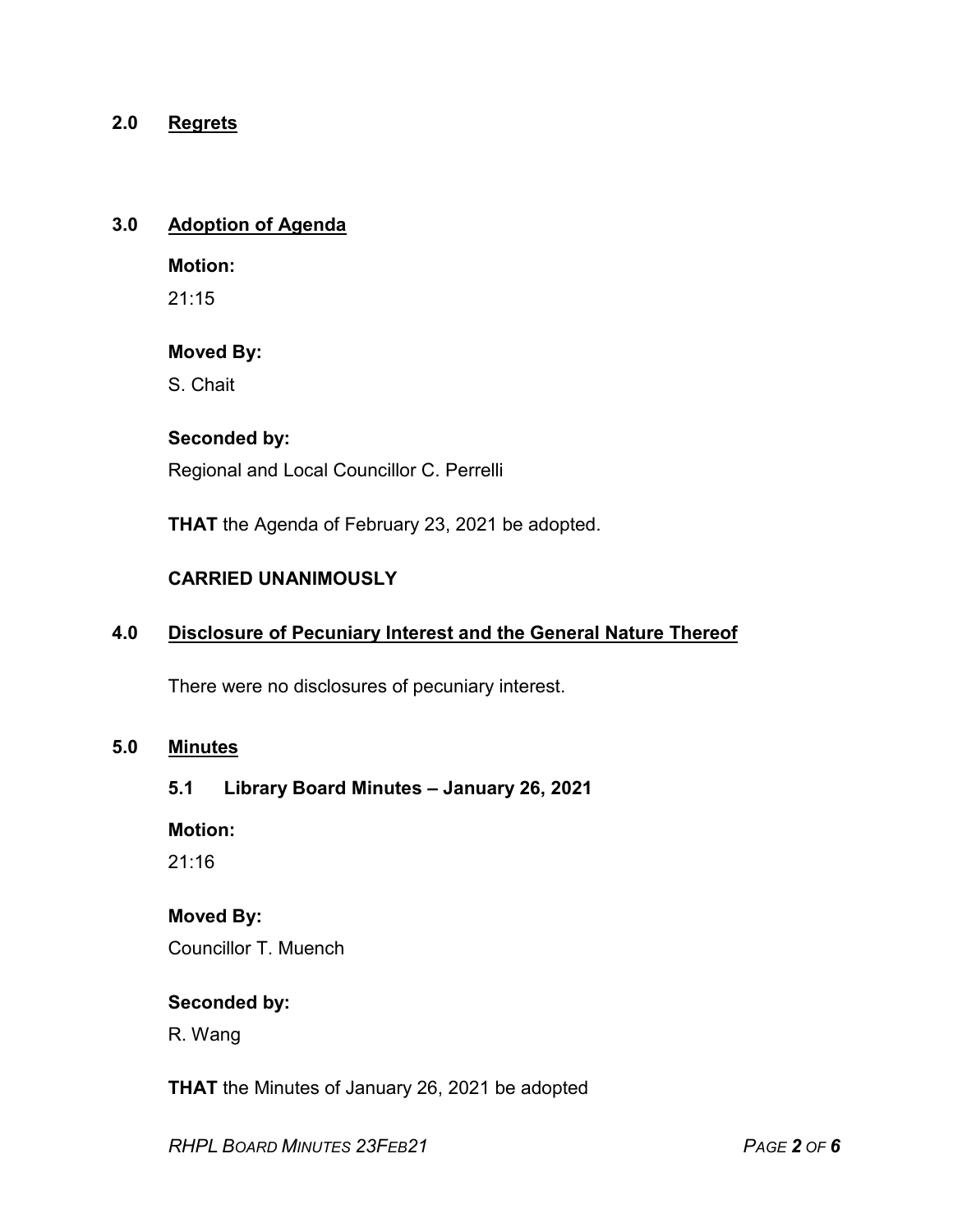## **CARRIED UNANIMOUSLY**

#### **6.0 Presentations**

**6.1 Robin Fribance, Executive Manager, Experience & Strategy, RHPL Robin Brown, Executive Vice-President, Dig Insights Patricia King, Vice-President Evaluation and Qualitative Research, Dig Insights**

Re: Strategic Plan Update and Customer Research

**Motion:** 

21:17

#### **Moved by:**

S. Chait

#### **Seconded by:**

B. Kivenko

**THAT** the presentation on the Strategic Plan Update and Customer Research by Dig Insights be received for information.

# **CARRIED UNANIMOUSLY**

## **7.0 Reports**

Accessible documents can be accessed through the [RHPL website > Your](https://www.rhpl.ca/your-library/about-us/library-board)  Library [> About Us > Library](https://www.rhpl.ca/your-library/about-us/library-board) Board

On a motion moved by R. Wang, seconded by M. Shahbazi the Board consented to adopt all of the staff recommendations in items 7.1 and 7.2 without further discussion or motions. Item 7.3 was reviewed and discussed.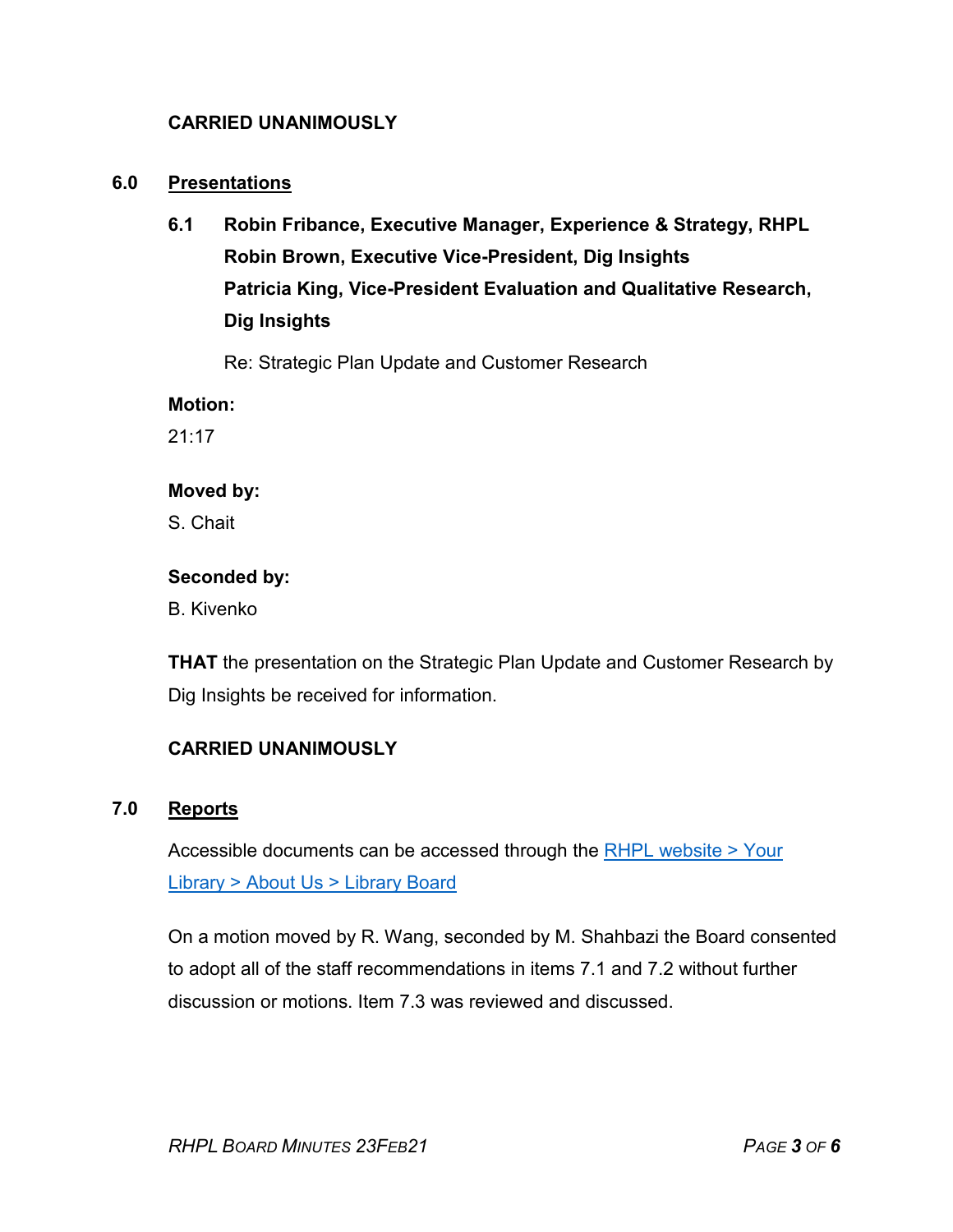# **7.1 2021 Final Budget Report SRLIB21.08**

#### **Motion:**

21:18

## **Moved by:**

R. Wang

## **Seconded by:**

M. Shahbazi

That RHPL's Final 2021 Budget be approved.

# **CARRIED UNANIMOUSLY**

# **7.2 2020 RHPL Community Report SRLIB21.09**

**Motion:** 

 $21:19$ 

# **Moved by:**

R. Wang

# **Seconded by:**

M. Shahbazi

That the 2020 Richmond Hill Public Library Community Report be received as information.

# **CARRIED UNANIMOUSLY**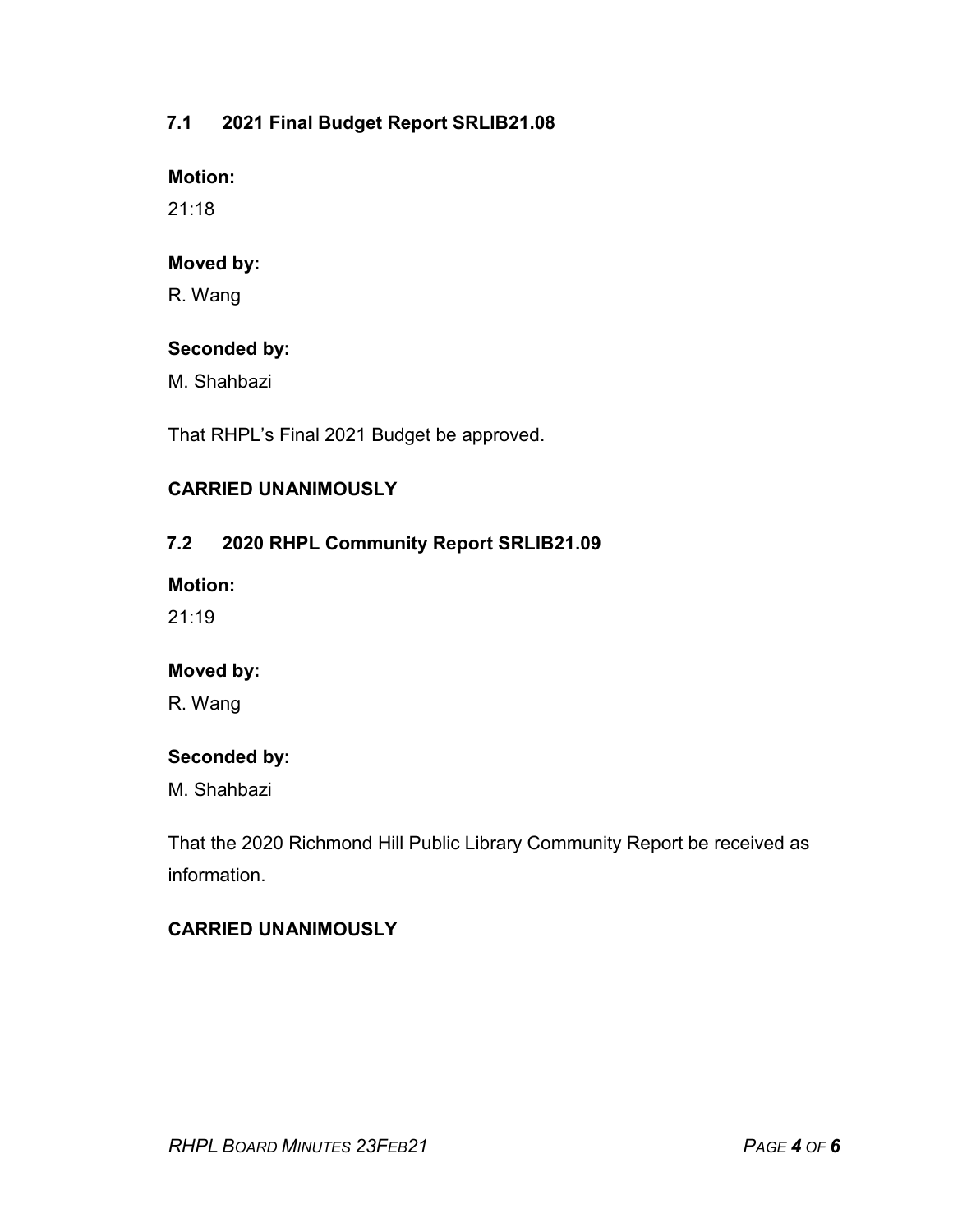# **7.3 Richmond Green and Richvale Library Materials Handling System Acquisition Report SRLIB21.10**

**Motion:** 

21:20

## **Moved by:**

F. DiPede

# **Seconded by:**

Regional and Local Councillor J. Di Paola

That the Library Board approves the non-competitive acquisition of material handling sortation systems and related installation services for Richmond Green and Richvale Library.

# **CARRIED UNANIMOUSLY**

# **8.0 Member Announcements**

Darren Solomon, Library CEO, advised the Board that the Oak Ridges Library was just awarded LEED (Leadership in Energy and Environmental Design) Silver Certification. The LEED certification program awards points for various green building strategies across several categories. Based on the number of points achieved, a project earns one of the four LEED rating levels: Certified, Silver, Gold or Platinum.

# **9.0 Date of Next Meeting**

The next Regular Meeting of the Library Board will be held on:

**Tuesday, April 27, 2021** with time and location to be determined as per request from Board Chair that staff look at meeting options: physical, virtual or a hybrid**.**